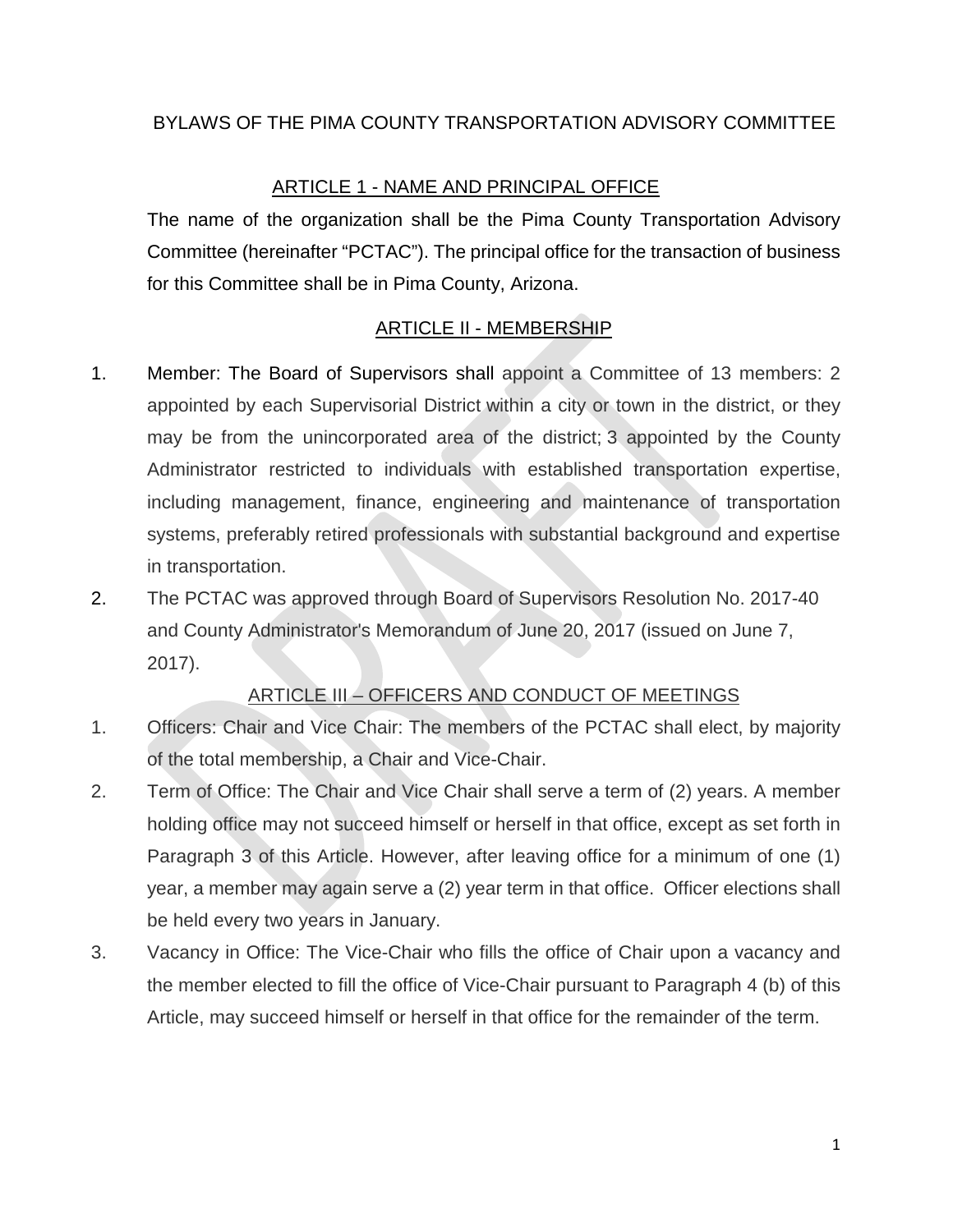- 4. Officer's Duties:
	- a. Chair: The Chair shall preside at all meetings of the PCTAC. The Chair, may from time to time, call special meetings of the PCTAC whenever he or she deems it necessary to do so. The Chair shall do and perform such other duties and have such other powers as, from time to time, may be assigned by the PCTAC. It is the responsibility of the Chair to approve the agenda for each PCTAC meeting prior to its posting. The Chair shall contact any member who has had two (2) consecutive absences to follow-up on the reasons for such an absence.
	- b. Vice Chair: In the event that the Chair is absent from a meeting of the PCTAC, the Vice-Chair shall preside. The Vice-Chair shall have such powers and shall perform such duties as may be assigned by the PCTAC and as may be delegated by the Chair. The Vice-Chair shall possess the power and may perform the duties of the Chair in the Chair's absence or disability. In the event that the Chair leaves office prior to the end of his or her two (2) year term, the Vice-Chair shall assume the position of Chair for the remaining portion of the term and a new Vice-Chair shall be elected by majority vote of the total membership.
	- c. The staff person assigned by the Transportation Director to fulfill the responsibilities of a secretary shall: timely mail notices and agenda materials to all members of the PCTAC; post meeting notices as required by Arizona Open Meeting Law (A.R.S. § 38-431 et. seq.); keep minutes that provide a true and accurate account of all proceedings of the PCTAC; and, provide for safekeeping of all minutes and records of the PCTAC.
- 5. Meetings:
	- a. Conduct of all Meetings: All meetings shall be conducted in accordance with Arizona Open Meeting Law (A.R.S. § 38-431 et. seq.). Where no law exists to the contrary, parliamentary procedures shall be conducted according to Roberts Rules of Order.
	- b. Number of Meetings: The PCTAC shall meet at least once each month, unless a meeting is waived by a majority of the membership. In no event, shall more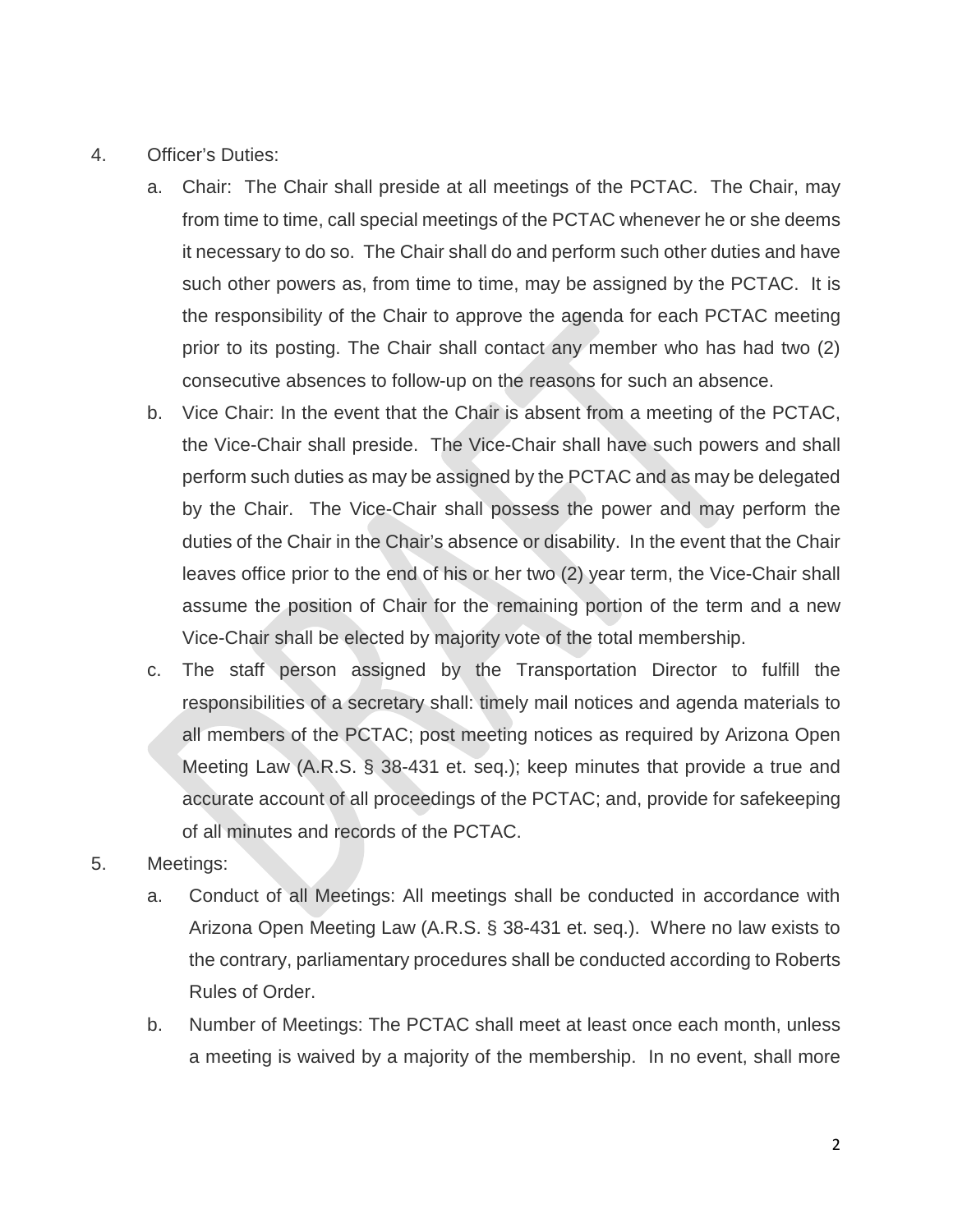than two successive months pass without a regular meeting of the PCTAC unless a quorum cannot be established.

- c. Special Meetings: The Transportation Director may call a special meeting. Additionally, three (3) PCTAC members may call a special meeting upon written request to the Chair. Such notice to the Chair shall include a statement of the purpose of and need for the meeting. Upon a receipt of such request, the Chair, in cooperation with the Transportation Director, shall set a convenient time within five (5) working days of the receipt of the request for the meeting. The notice and the agenda for the special meeting shall be delivered to each member at least 24 hours prior to the meeting. If a quorum for a special meeting cannot be obtained, the subject for that special meeting shall be placed on the agenda for the next regular meeting.
- 6. Quorums: Simple majority of the members of the PCTAC at any properly called meeting, regular or special, shall constitute a quorum. Vacant positions do not reduce the quorum requirement. Participation by conference telecommunications, in a manner consistent with the provisions of these by-ways may be considered sufficient to constitute a quorum. If quorum is not established within 20 minutes of the publicly noticed time, the meeting shall be cancelled.

If a quorum is lost at any time during a meeting, the remaining members may either choose to adjourn or to continue as an ad hoc committee. As an ad hoc committee, the members may hear the remaining items on the agenda, but may not take action of any kind. A report must be presented at the next meeting regarding what transpired before the ad hoc committee.

- 7. Attendance:
	- a. Absence: Members who fail to attend three (3) consecutive regular meetings shall be considered resigned from the PCTAC and the appropriate Board of Supervisor Member or County Administrator shall appoint a person to complete the term of the resignee.
	- b. Proxy: No member may attend a meeting or cast a vote by proxy.
	- c. Conference Telecommunications Attendance: Members may participate in, and act at any meeting of the PCTAC by means of conference telephone or similar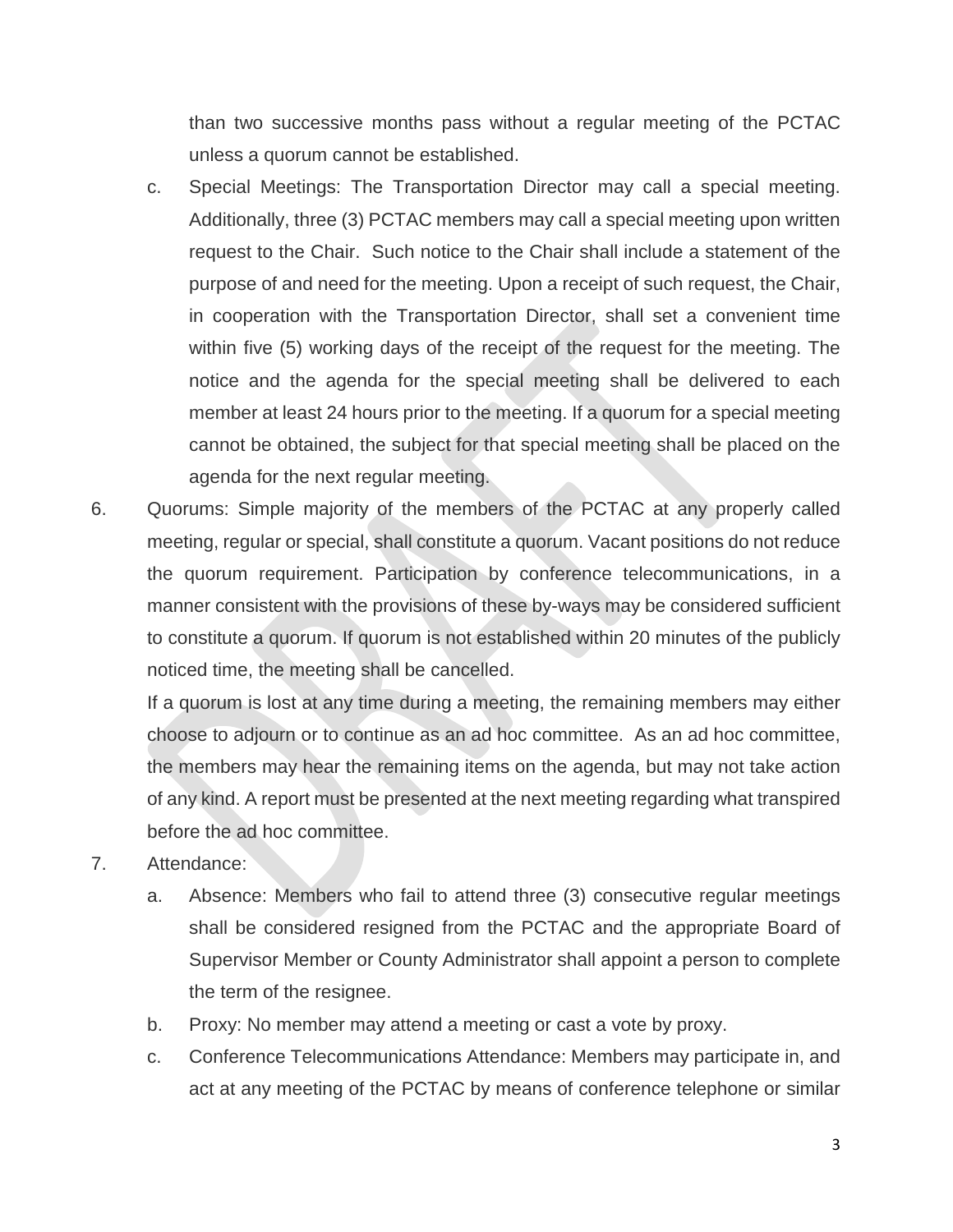communications equipment provided that all persons participating in the meeting, including the public, can hear the proceedings. Such participation should be used only when there is no feasible means for physical presence at the meeting.

The member shall provide sufficient information, on record, to assure that his or her identity is established, that he or she can hear the proceeding, and that the public can hear the member participation via telecommunications.

Any individual member is limited to attending three (3) meetings via telephonic means in each year of that member's term.

### ARTICLE IV - DUTIES AND RESPONSIBILITIES

#### 1. PCTAC Duties:

- a. The PCTAC acts as an official advisory body to the Board of Supervisors.
- b. The PCTAC was established to make recommendations specifically related to transportation improvements, operation and maintenance in the unincorporated area of Pima County and for transportation improvements, operation and maintenance within incorporated cities and towns where County funds are being spent for these purposes.
- c. The PCTAC provides recommendations for streets and highways where County funds are spent for street/highway repair or pavement preservation within cities and towns; recommendations will be joint recommendations with any city or town transportation advisory committee.
- d. The PCTAC will provide recommendations on any roadway or highway capacity improvements that utilize any of the following funding sources: a. Regional Transportation Authority (RTA), b. Pima Association of Governments (PAG), c. Federal government, d. Highway User Revenue Funds (HURF), e. Pay-as-yougo County HURF.
- e. The PCTAC will make recommendations regarding the Department of Transportation's annual budget.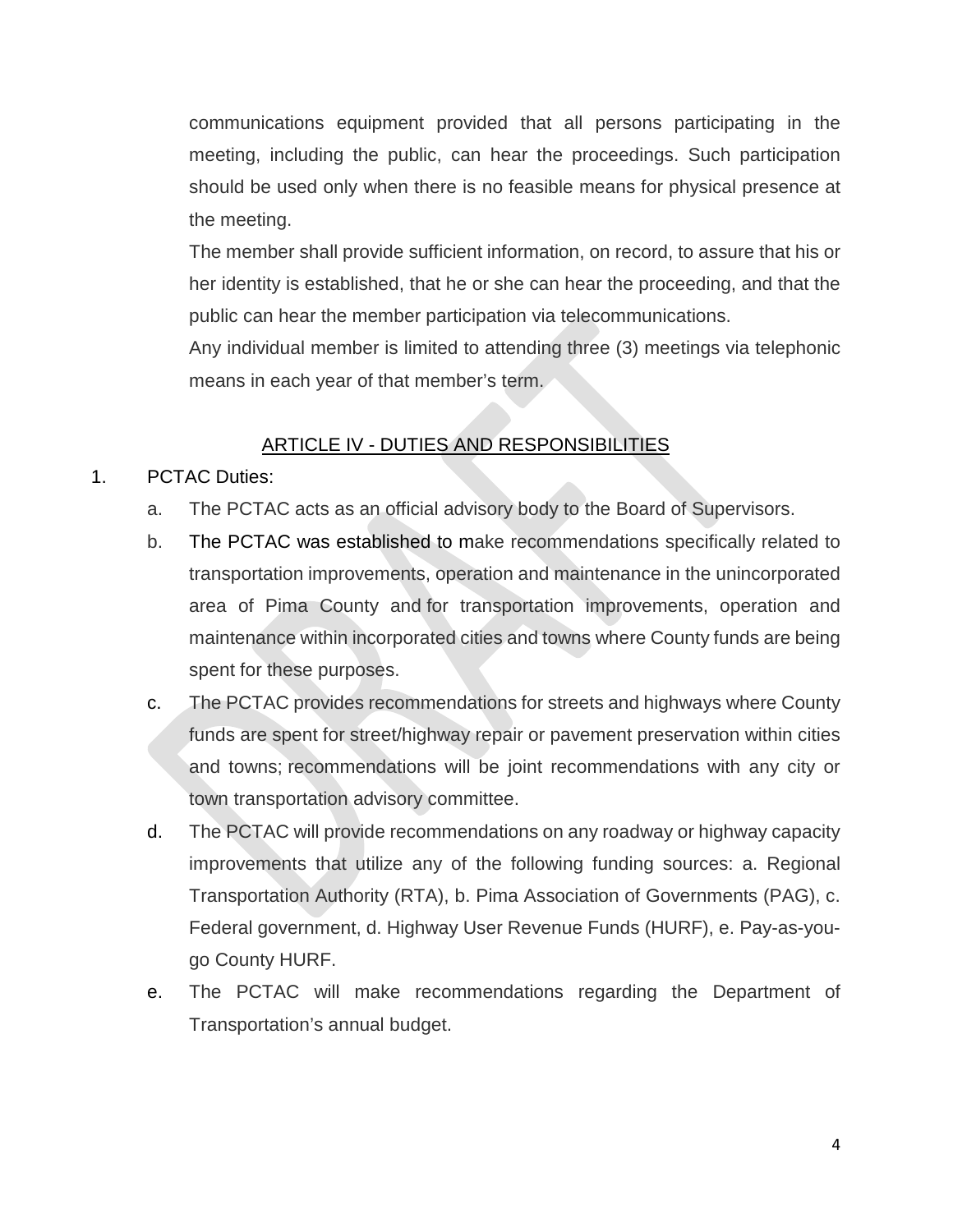- f. The PCTAC will also provide recommendations regarding transportation policy and funding, including factual analysis of funding operation and maintenance claims or activities.
- g. The PCTAC will make recommendations regarding other transportation matters as requested by the Board of Supervisors at a public hearing.
- 2. Member Duties: It is the duty of each member of the PCTAC to:
	- a. Be familiar with:
		- 1. Federal, state and local laws applicable to operations of the Pima County Department of Transportation.
		- 2. Community needs as they relate to Transportation programming and operations.
		- 3. Transportation standards and trends.
	- b. Attend all PCTAC meetings, except for good cause.
	- c. Review meeting agenda and materials prior to the meeting.
	- d. Support and where appropriate, participate in the Transportation's public participation programs (i.e. public meetings, workshops, ground breaking/ribbon cutting events).
	- e. Affiliate with professional organizations that will enhance the member's general knowledge of library functions and operations.

# ARTICLE V – COMMITTEES

Special Committees: The Chair may appoint Special Committees as deemed necessary for the completion of the special projects for the PCTAC. These committees shall be responsible to both the Chair and the PCTAC. A quorum shall be a simple majority of the number of appointed members. Arizona Open Meeting Law and these by-laws for meeting conduct apply to all meetings of the Special Committees.